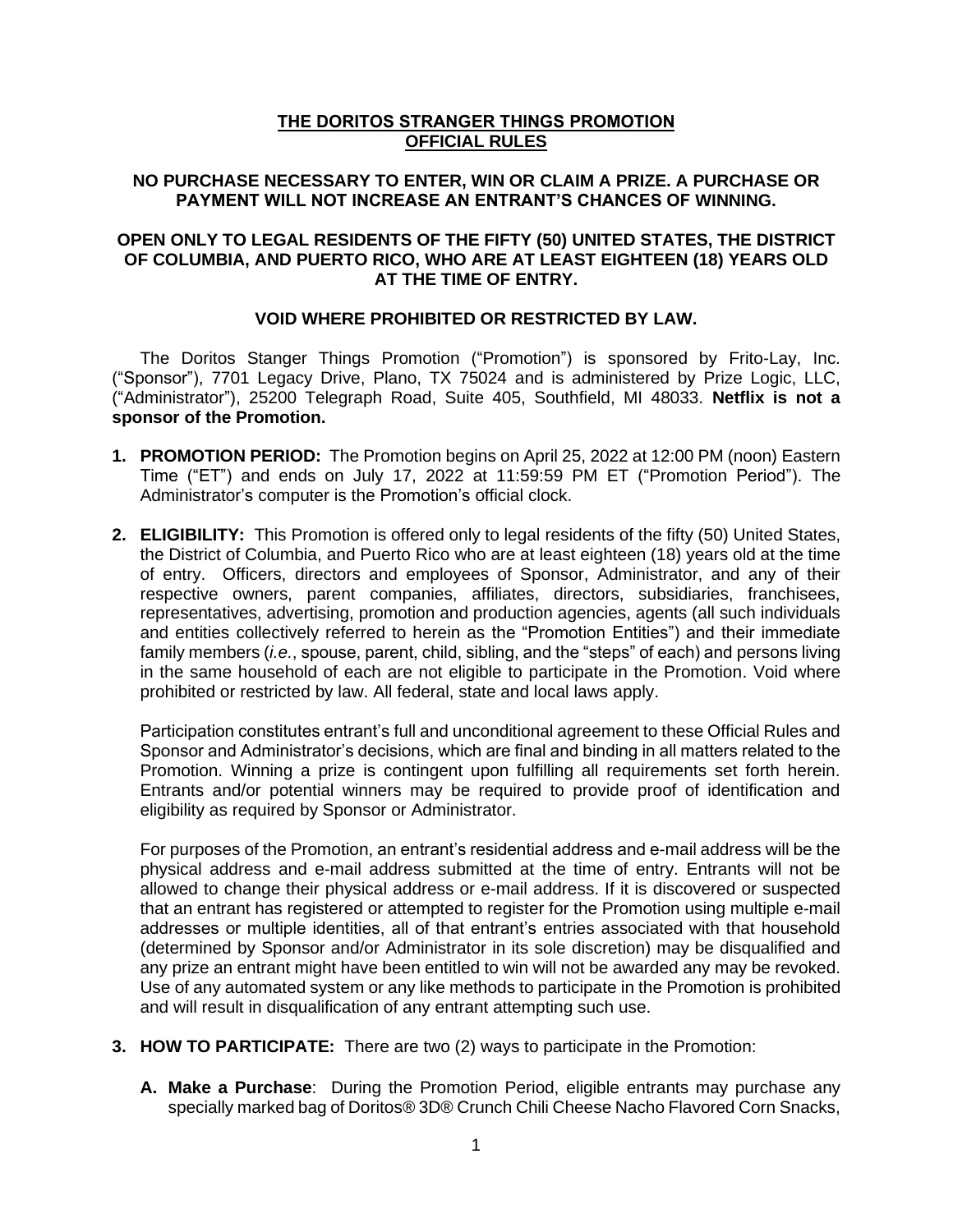Doritos® 3D® Spicy Ranch Flavored Corn Snacks and /or Doritos® 3D® Crunch Three Cheese Flavored Corn Snacks (6.0 oz) in store or online at any participating store (each a "Qualifying Purchase"), while supplies last. The exact number of specially marked bags may vary depending on printing and packaging process. Upon making a Qualifying Purchase, entrant must open the Qualifying Purchase bag, look for a code ("Code") printed on an insert card ("Insert Card") inside the Qualifying Purchase bag. Not all Qualifying Purchase bags include Insert Cards. There is a total of nine (9) Codes randomly distributed amongst the specially marked bags. If entrant's Qualifying Purchase includes a Code, entrant is a potential winner of prize. Not all Qualifying Purchase bags include Codes and if an entrant does not find a Code inside his/her Qualifying Purchase bag he/she is not a potential prize winner. ENTRANTS SHOULD NOT SHOW OR GIVE A CODE OR INSERT CARD TO ANY STORE EMPLOYEE.

Entrants who do find a Code or Insert Card inside his/her Qualifying Purchase bag, must visit Doritos.com/StrangerThingsGuitar ("Website") and complete and submit, within the Promotion Period, the registration form including, but not limited to, his/her first and complete last name (no initials), valid e-mail address, phone number, street address (no P.O. Boxes will be allowed), city, state, and zip code. Entrant must also enter the Code from the Insert Card. **All Codes and Insert Cards must be obtained during the Purchase Period.** 

**B. Without a Purchase**: To enter the Promotion without making a purchase, an entrant may legibly hand write his/her full name (no initials), complete street address (no P.O. Box), age, and valid e-mail address on a  $3\frac{1}{2}$ " x 5" properly stamped postcard and mail it to: The Doritos Stanger Things Promotion, P.O. Box 251328, West Bloomfield, MI 48325. Requests sent in an envelope will not be accepted. Mail-in requests must be postmarked by July 17, 2022 and received by July 25, 2022. There is a limit of one (1) Mail-in Request per day during the Promotion Period. Multiple mail-in requests with the same postmark date will be deemed one (1) request. Mail-in requests will not be returned and no further correspondence will be entered into. Mail-in requests must be original and hand-written. No mechanical reproductions are allowed.

On or around July 26, 2022, Administrator will random select one (1) potential winner from among all Mail-In Requests received during the Promotion Period based on the same odds as the purchase method (approximately 1:272,222) to determine if entrant is a potential winner. Mail-in requests become the property of Sponsor and/or Administrator, as applicable, and will not be returned and no further correspondence will be entered into. Mail-in requests must be original and hand-written. No mechanical reproductions are allowed.

**There are a total of ten (10) Insert Cards, each with one (1) winning Code, for the entirety of this Promotion. Nine (9) Insert Cards with winning Codes will be randomly distributed amongst all specially marked bags of participating Doritos® 3D® Crunch Corn Snacks. Limit one (1) Prize per household.** 

**LIMIT:** Regardless of the method used to enter, an entrant may only enter one (1) time per day during the Promotion Period. A "day" is defined as starting at 12:00 AM ET and ending at 11:59:59 PM ET on each calendar day during the Promotion Period, except on April 25, 2022, when the day will start at 12:00 noon ET and end at 11:59:59 PM ET.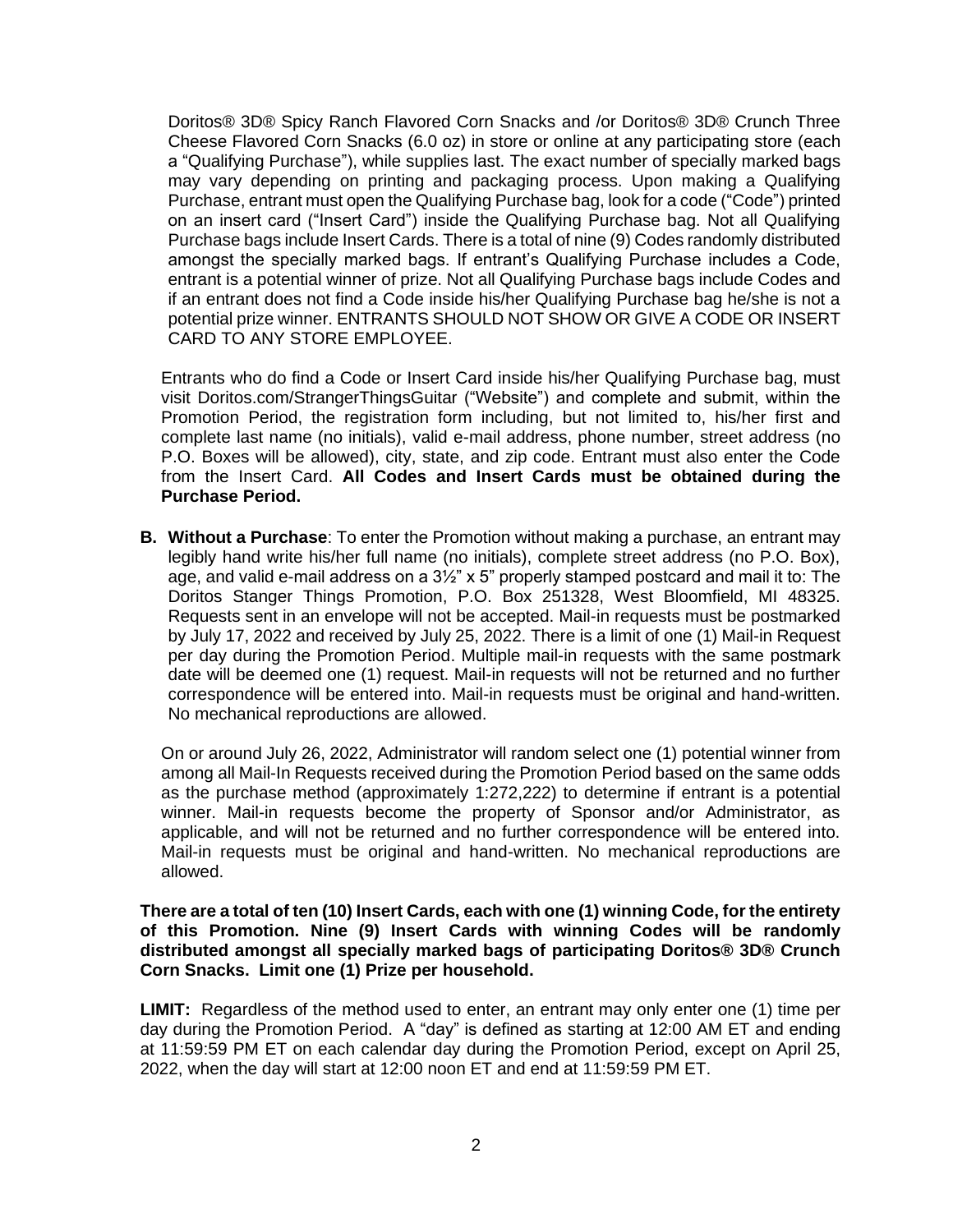**4. SPECIAL OFFER:** During the Promotion Period, any eligible entrants who make a Qualifying Purchase may scan the QR Code on the outside of each specially marked bag to access the offer website ("Offer Website"). Once on the Offer Website, entrant may follow the links and instructions to complete and submit, within the Promotion Period, the registration form including, but not limited to, his/her first and complete last name (no initials), date of birth, and valid e-mail address. Upon completing a valid registration, entrant will be notified when the "Live From the Upside Down" virtual concert premiers ("Concert") and will receive a link to join the Concert or watch the pre-recorded version ("Offer Item"). No purchase required to register and view the Concert. **An entrant cannot participate in offer Concert solely by scanning the QR Code.**

There is a limit of one (1) Offer Item per person. The approximate retail value of each Offer Item is \$15. Offer Items are subject to availability and only available while supplies last. Offer Item will be e-mailed to the address provided upon registration within seventy-two (72) hours after verification. No substitution or exchange will be allowed, except by Sponsor, who reserves the right to substitute an Offer Item of equal or greater value in case of unavailability of an Offer Item or force majeure. Each entrant shall be solely responsible for payment of any and all applicable federal, state, and local taxes for any Offer Item received. All other costs and expenses not expressly set forth herein shall be solely the recipient's responsibility.

# **5. PRIZES, ODDS OF WINNING, AND APPROXIMATE RETAIL VALUE ("ARV"):**

- **A. Prizes (10):** Each prize is a Stranger Things cast signed replica guitar with guitar case (each a "Prize"). There will be ten (10) total Prizes available in the Promotion. The ARV of each Prize is \$1,400.
- **B. Total ARV:** The total ARV of all available Prizes in the Promotion is \$14,000.
- **C. Odds of Winning/Limit:** The odds of winning a Prize are approximately 1:272,222. There is a limit of one (1) Prize per person during the Promotion Period.
- **D. Prize Details and Restrictions**: The right to receive a Prize is non-assignable, nontransferable and no Prize substitution, exchange or cash equivalent will be allowed, except by Sponsor, who reserves the right to substitute a Prize of equal or greater value in case of unavailability of a Prize or force majeure, at Sponsor's sole and absolute discretion. Promotion Entities shall not be held responsible for any delays in awarding a Prize for any reason.
- **E. General**: In no event will more Prizes be awarded than are stated in these Official Rules. In the event that, due to technical, typographical, mechanical or other errors, there are more winners than are stated in these Official Rules, a random drawing among the claimants will be held to determine the potential winners. If for any reason, including but not limited to an administrative, printing, production, computer or other error or due to technical difficulties or incorrect announcements of any kind, more winning messages are distributed, or more Prizes are claimed than are intended to be awarded according to these Official Rules, the intended number of Prizes will be awarded in a random drawing from among all verified Prize claims received for that Prize. If, after a good-faith attempt, Sponsor is unable to award or deliver a Prize, the Prize may not be re-awarded

If, for any reason, the Promotion is not capable of running as planned, Sponsor reserves the right, in its sole discretion, to cancel, terminate, modify or suspend the Promotion and/or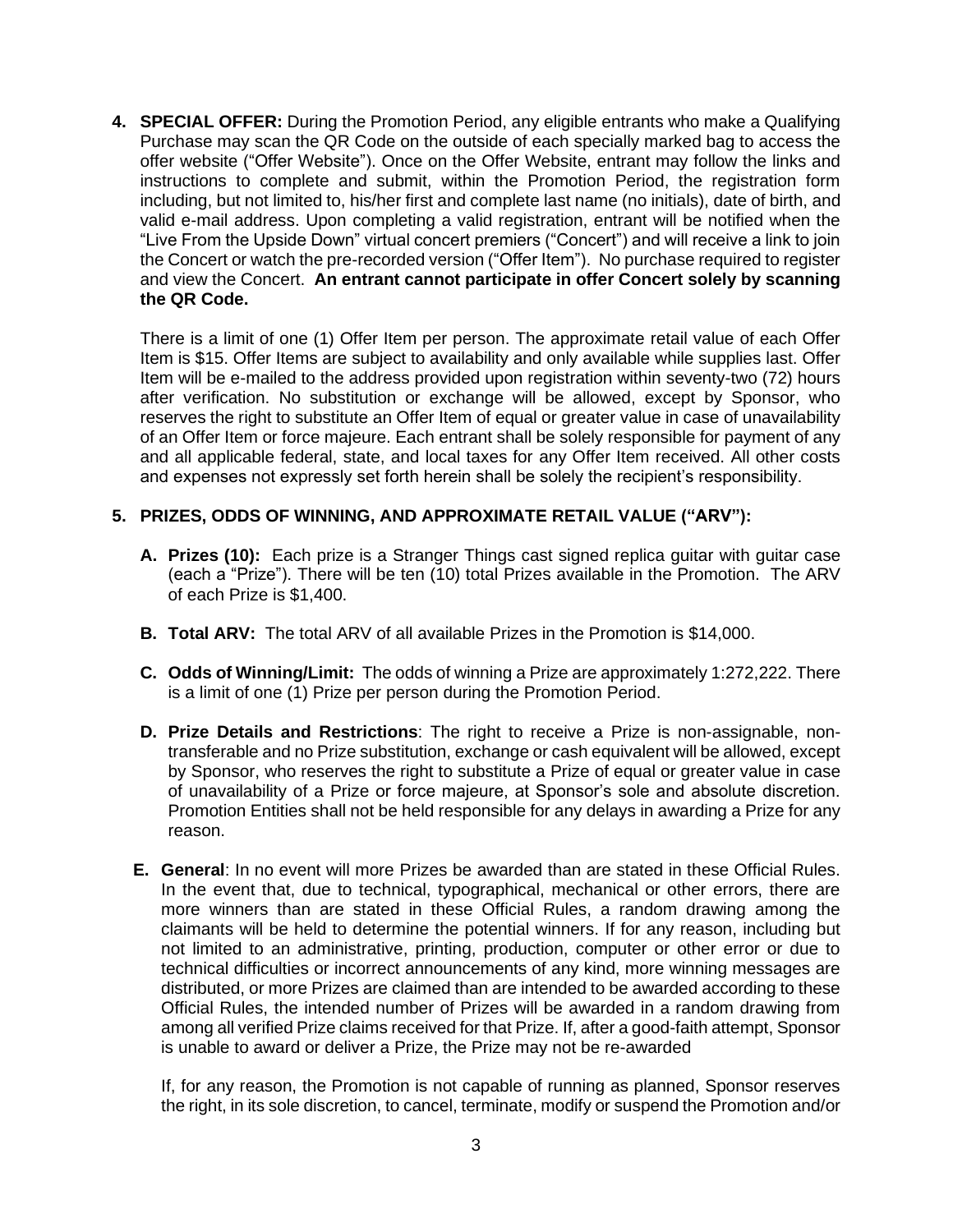proceed with the Promotion, including the selection of winners in a manner it deems fair and reasonable including the selection of winners from among eligible entries received prior to such cancellation, termination, modification or suspension.

**6. HOW TO CLAIM A PRIZE:** All potential winners are subject to verification of eligibility and compliance with these Official Rules. If any potential winner is disqualified, determined to be ineligible or found not to be in compliance with these Official Rules, or, if any Prize is unclaimed, the Prize will be forfeited and, that Prize will not be awarded. Each potential winner be notified via e-mail by Administrator. Each potential winner will be required to execute an Affidavit of Eligibility/Liability & Publicity Release and tax acknowledgment ("Affidavit") to the Sponsor or its authorized designee within five (5) calendar days from the date it is postmarked as being sent to the potential winner or his/her Prize may (in Sponsor's sole discretion) be forfeited. All potential Prize winners may be requested to provide additional documentation for verification purposes. If a Prize is forfeited, the Prize may be awarded to an alternate winner, selected in a random drawing from among all remaining eligible entries, as determined by Sponsor in its sole discretion. If, after a good-faith attempt, Sponsor is unable to award or deliver a Prize, the Prize may not be re-awarded. Prizes will be mailed to verified winners at the physical address (PO Boxes not permitted) provided at the time of winner verification within approximately six (6) weeks from the end of the Promotion. Each winner shall be solely responsible for payment of any and all applicable federal, state, and local taxes for his/her Prize won. Sponsor will issue an IRS Form 1099-MISC for each winner. All other costs and expenses not expressly set forth herein shall be solely each winner's responsibility. The Prizes will only be awarded to verified winners.

Sponsor will attempt to notify each potential winner as set forth above, but Sponsor is not responsible for any undelivered e-mails, including without limitation e-mails that are not received because of a winner's privacy or spam filter settings which may divert any Promotion e-mail, including any winner notification e-mail, to a spam or junk folder. Prizes that are unclaimed, unredeemed, or returned as undeliverable will not be awarded.

**7. LIMITATION OF LIABILITY:** By participating in the Promotion, entrants agree that the Promotion Entities, and their respective parent companies, affiliates, subsidiaries, representatives, consultants, contractors, legal counsel, advertising, public relations, promotional, fulfillment and marketing agencies, website providers, Web masters and their respective officers, directors, employees, representatives, designees and agents ("Released Parties") are not responsible for lost, late, incomplete, stolen, misdirected, postage due, or undeliverable e-mail notifications or postal mail; or for any computer, telephone, satellite, cable, network, electronic or Internet hardware or software malfunctions, failures, connections or availability; or garbled, corrupt or jumbled transmissions, service provider/Internet/Website/use net accessibility, availability or traffic congestion; or any technical, mechanical, printing, or typographical or other error; or unauthorized human intervention; or the incorrect or inaccurate capture of registration information; or the failure to capture, or loss of, any such information. The Released Parties are not responsible for any incorrect or inaccurate information, whether caused by any Website users, tampering, hacking or by any of the equipment or programming associated with or utilized in the Promotion and assume no responsibility for any error, omission, interruption, deletion, defect, delay in operation or transmission, communications line failure, technical error, theft or destruction or unauthorized access to the Website or any Promotion-related website(s). The Released Parties are not responsible for any injury or damage, whether personal or property, to participants or to any person's computer related to or resulting from participating in the Promotion and/or accepting or using a Prize. The Released Parties shall not be responsible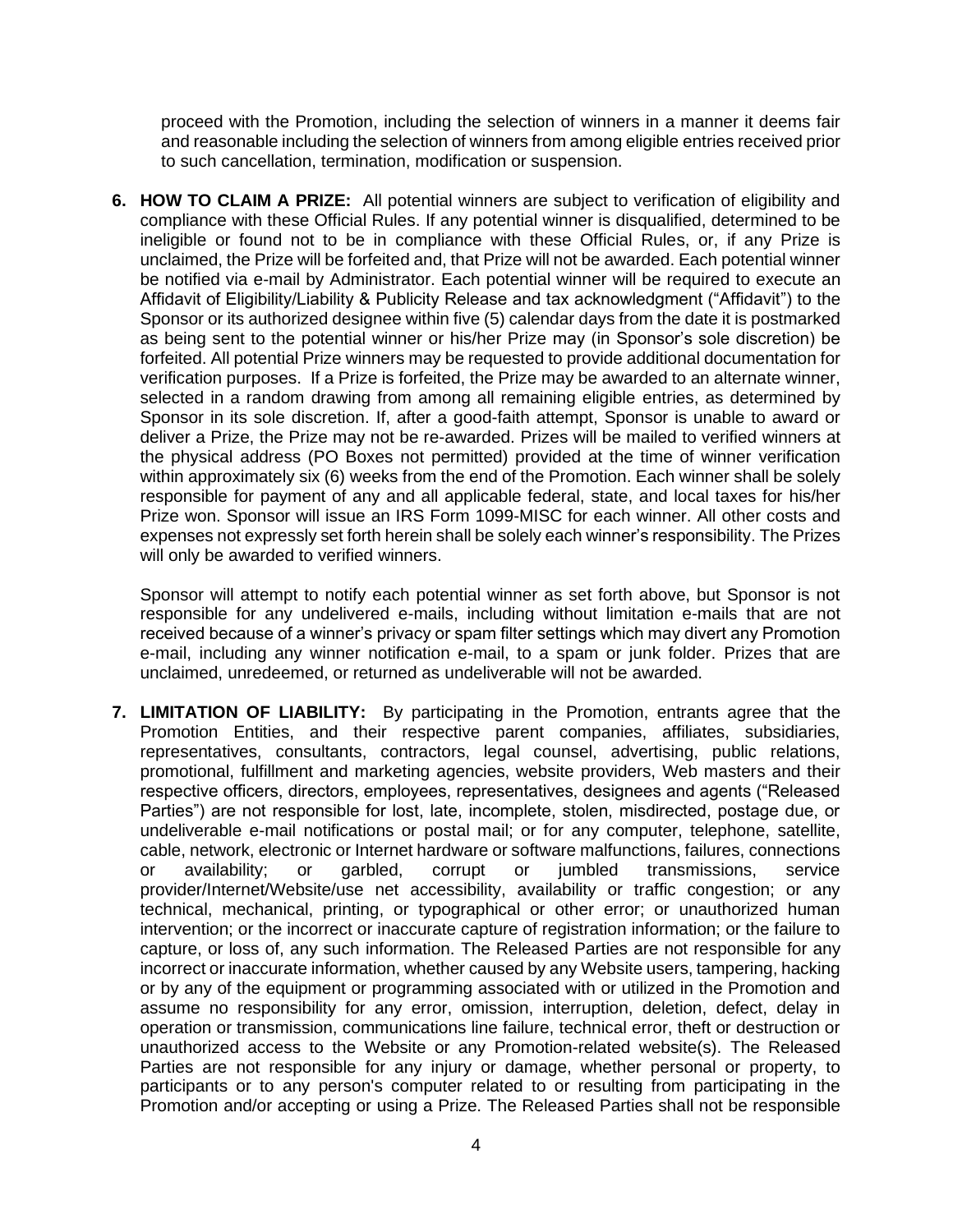or liable for entries that are entered by any automated computer, program, mechanism or device, for any entries in excess of the stated limit or for entries that are late, forged, lost, misplaced, misdirected, tampered with, incomplete, deleted, damaged, garbled or otherwise not in compliance with the Official Rules, and all such entries may, in Sponsor's sole discretion, be disqualified.

If, for any reason, the Promotion is not capable of running as planned, Administrator reserves the right, in its sole discretion, to cancel, terminate, modify, or suspend the Promotion and/or proceed with the Promotion, including the selection of winners in a manner it deems fair and reasonable including the selection of the winners from among eligible entries received prior to such cancellation, termination, modification or suspension. If for any reason, including but not limited to an administrative, printing, production, computer or other error or due to technical difficulties or incorrect announcements of any kind, more winning messages are distributed, or more Prizes are claimed than are intended to be awarded according to these Official Rules, the intended Prizes will be awarded in a random drawing from among all verified Prize claims received. This Promotion is subject to all federal, state, and local laws and regulations.

By entering the Promotion, each entrant agrees: (i) to waive any rights to claim ambiguity with respect to these Official Rules; (ii) to waive all of his or her rights to bring any claim, action or proceeding against any of the Released Parties in connection with the Promotion; and (iii) to forever and irrevocably agree to release and hold harmless each of the Released Parties from any and all claims, lawsuits, judgments, causes of action, proceedings, demands, fines, penalties, liability, costs and expenses (including, without limitation, reasonable outside attorneys' fees) that may arise in connection with: (a) the Promotion, including but not limited to any Promotion-related activity or element thereof, and the entrant's entries, participation or inability to participate in the Promotion, (b) the violation of any third-party privacy, personal, publicity or proprietary rights, (c) typographical or printing errors in these Official Rules or any Promotion materials, (d) acceptance, attendance at, receipt, travel related to, participation in, delivery of, possession, defects in, use, non-use, misuse, inability to use, loss, damage, destruction, negligence or willful misconduct in connection with the use of a Prize (or any component thereof), (e) any change in the prizing (or any components thereof) due to unavailability or due to reasons beyond Sponsor's control, including but not limited to by reason of any acts of God, any action(s), regulation(s), order(s) or request(s) by any governmental or quasi-governmental entity (whether or not such action(s), regulation(s), order(s) or request(s) prove(s) to be invalid), equipment failure, threatened or actual terrorist acts, earthquake, war, fire, flood, explosion, unusually severe weather, hurricane, embargo, labor dispute or strike (whether legal or illegal), labor or material shortage, transportation interruption of any kind, work slow-down, civil disturbance, insurrection, riot or any other cause beyond any of the Released Parties' control, or as otherwise permitted in these Official Rules, (f) any interruptions in or postponement, cancellation or modification of the Promotion, (g) human error, (h) incorrect or inaccurate transcription, receipt or transmission of any part of any entries (including, without limitation, the registration information or any parts thereof), (i) any technical malfunctions or unavailability of the Website or any telephone network, computer system, computer online system, mobile device, computer timing and/or dating mechanism, computer equipment, software, or Internet service provider, or mail service utilized by any of the Released Parties or by an entrant, (j) interruption or inability to access the Promotion, the Website or any other Promotion-related websites or any online service via the Internet due to hardware or software compatibility problems, (k) any damage to entrant's (or any third person's) equipment used to access the Promotion and/or its contents related to or resulting from any part of the Promotion, (l) any lost/delayed data transmissions, omissions, interruptions, defects, and/or any other errors or malfunctions, (m) any late, lost, stolen,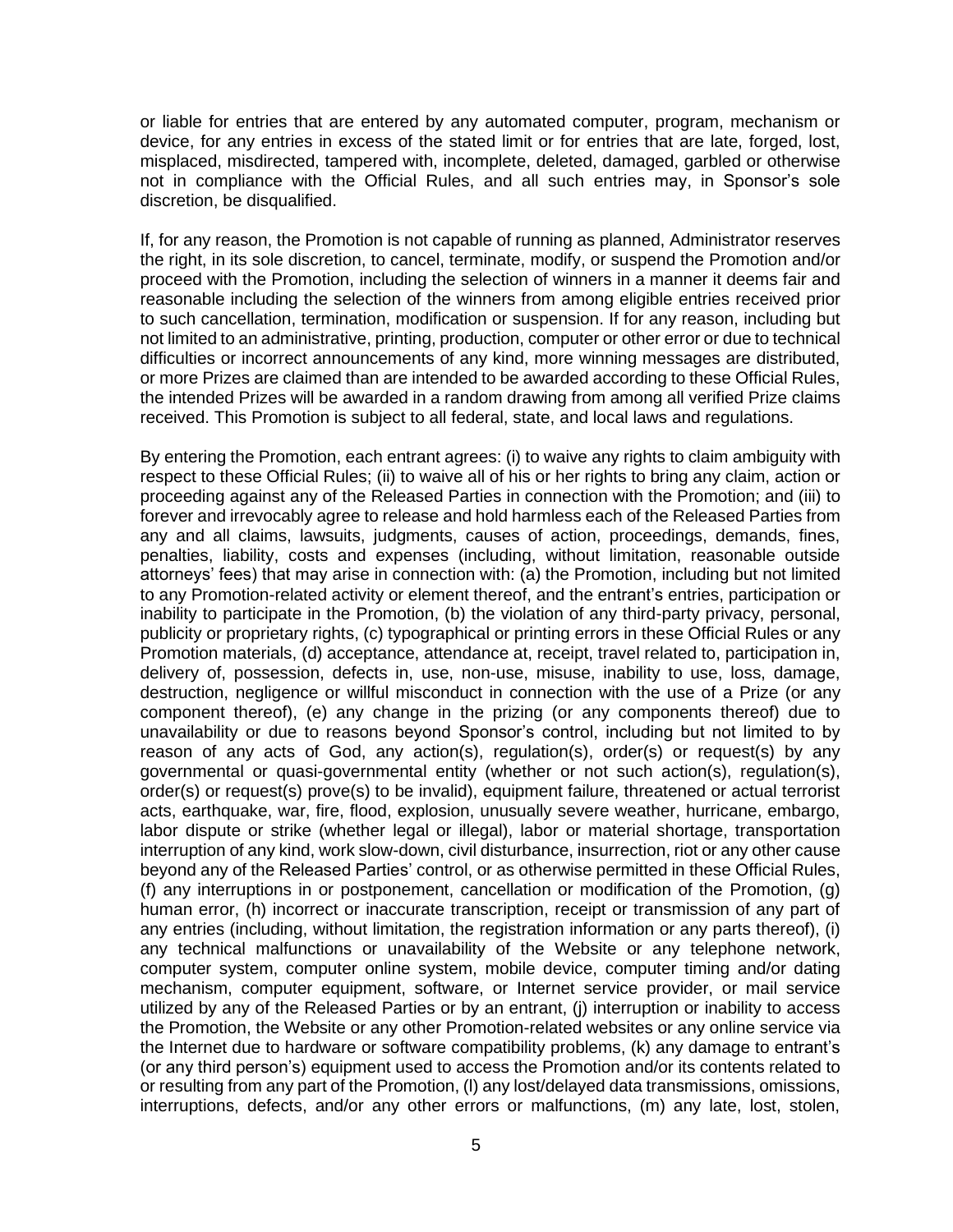mutilated, misdirected, delayed, garbled, corrupted, destroyed, incomplete, undeliverable or damaged entries, (n) any wrongful, negligent, or unauthorized act or omission on the part of any of the Released Parties, (o) lost, late, stolen, misdirected, damaged or destroyed prizing (or any element thereof), or (p) the negligence or willful misconduct by entrant.

WITHOUT LIMITING THE FOREGOING, EVERYTHING REGARDING THIS PROMOTION, INCLUDING THE WEBSITE AND PRIZE COMPONENTS, ARE PROVIDED "AS IS" WITHOUT WARRANTY OF ANY KIND, EITHER EXPRESS OR IMPLIED, INCLUDING BUT NOT LIMITED TO, THE IMPLIED WARRANTIES OF MERCHANTABILITY, FITNESS FOR A PARTICULAR PURPOSE OR NON-INFRINGEMENT. SOME JURISDICTIONS MAY NOT ALLOW THE LIMITATIONS OR EXCLUSIONS OF LIABILITY FOR INCIDENTAL OR CONSEQUENTIAL DAMAGES OR EXCLUSIONS OF IMPLIED WARRANTIES, SO SOME OF THE ABOVE LIMITATIONS OR EXCLUSIONS MAY NOT APPLY. Check local laws for any restrictions or limitations regarding these limitations or exclusions.

- **8. DISPUTES: THIS PROMOTION IS GOVERNED BY, AND WILL BE CONSTRUED IN ACCORDANCE WITH, THE LAWS OF THE STATE OF MICHIGAN, AND THE FORUM AND VENUE FOR ANY DISPUTE SHALL BE IN THE OAKLAND COUNTY, MICHIGAN. IF THE CONTROVERSY OR CLAIM IS NOT OTHERWISE RESOLVED THROUGH DIRECT DISCUSSIONS OR MEDIATION, IT SHALL THEN BE RESOLVED BY FINAL AND BINDING ARBITRATION ADMINISTERED BY JAMS IN ACCORDANCE WITH ITS ARBITRATION RULES AND PROCEDURES OR SUBSEQUENT VERSIONS THEREOF ("JAMS RULES"). THE JAMS RULES FOR SELECTION OF AN ARBITRATOR SHALL BE FOLLOWED, EXCEPT THAT THE ARBITRATOR SHALL BE EXPERIENCED AND LICENSED TO PRACTICE LAW IN MICHIGAN. ALL PROCEEDINGS BROUGHT PURSUANT TO THIS PARAGRAPH WILL BE CONDUCTED IN OAKLAND COUNTY, MICHIGAN. THE REMEDY FOR ANY CLAIM SHALL BE LIMITED TO ACTUAL DAMAGES, AND IN NO EVENT SHALL ANY PARTY BE ENTITLED TO RECOVER PUNITIVE, EXEMPLARY, CONSEQUENTIAL OR INCIDENTAL DAMAGES OR HAVE DAMAGES MULTIPLIED OR OTHERWISE INCREASED, INCLUDING ATTORNEYS' FEES OR OTHER SUCH RELATED COSTS OF BRINGING A CLAIM, OR TO RESCIND THIS AGREEMENT OR SEEK INJUNCTIVE OR ANY OTHER EQUITABLE RELIEF. ENTRANTS AGREE THAT THE RIGHTS AND OBLIGATIONS OF ANY ENTRANT AND/OR PROMOTION ENTITIES AND/OR ANY OTHER PARTY SHALL BE RESOLVED INDIVIDUALLY, WITHOUT RESORT TO ANY FORM OF CLASS ACTION. ANY DEMAND FOR ARBITRATION MUST BE FILED WITHIN ONE (1) YEAR FROM THE END OF THE PROMOTION PERIOD, OR THE CAUSE OF ACTION SHALL BE FOREVER BARRED.**  Further, Entrants hereby waive all rights, to: (i) claim punitive, exemplary, special, incidental, indirect and consequential damages and any other damages (whether due to negligence or otherwise), other than for actual out-of-pocket costs; and (ii) have damages multiplied or otherwise increased. Entrants agree that the rights and obligations of any Entrant and/or Promotion Entities and/or any other party shall be resolved individually, without resort to any form of class action.
- **9. PRIVACY:** Sponsor's privacy policy is available at <https://contact.pepsico.com/fritolay/privacy-policy>
- **10. PUBLICITY RIGHTS:** By participating in the Promotion and/or accepting a prize, each entrant agrees to allow Sponsor and/or Sponsor's designee the perpetual right to use his or her name, biographical information, photos and/or likeness, and statements for promotion, trade, commercial, advertising and publicity purposes, at any time or times, in all media now known